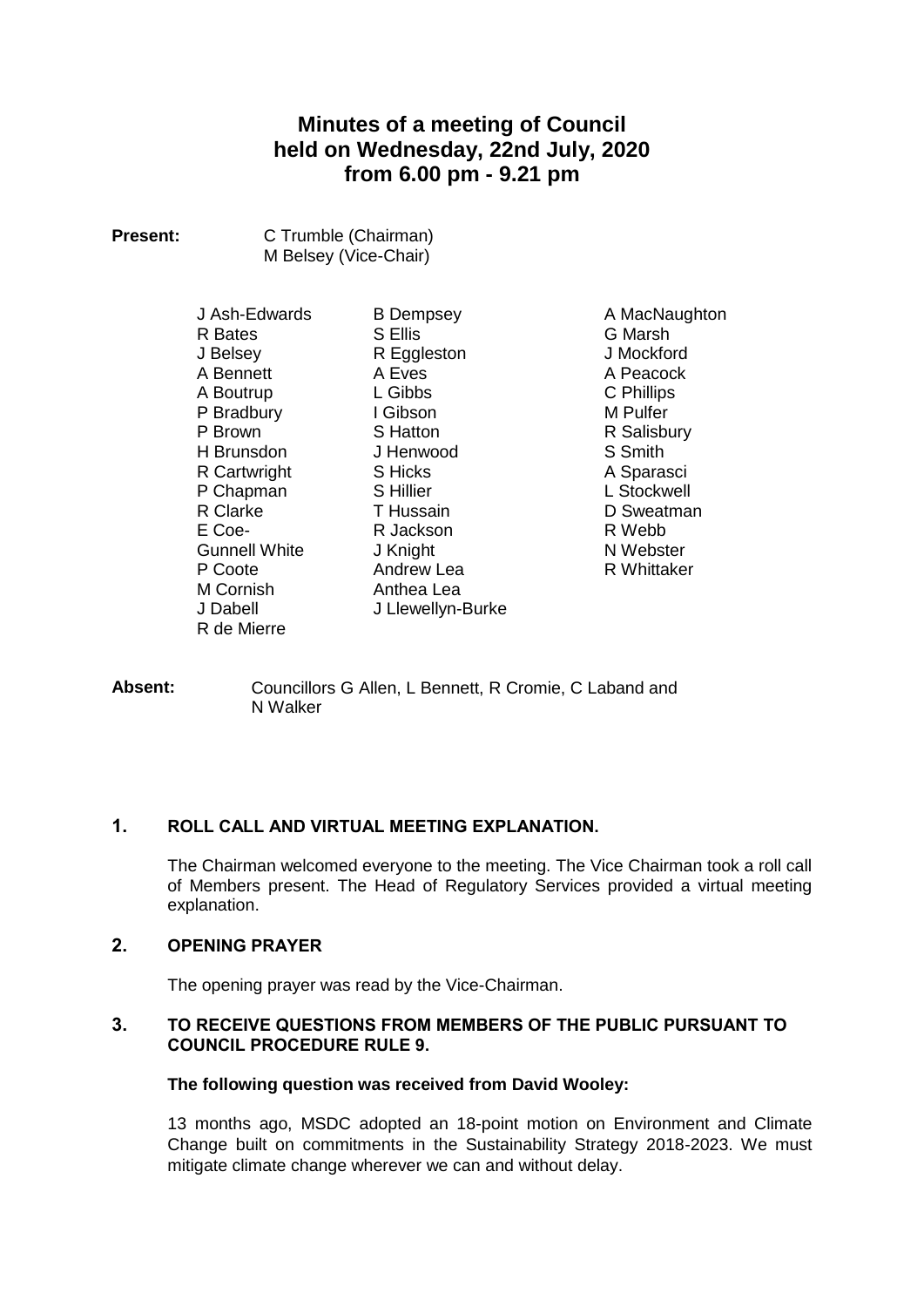The motion included several Key Performance Indicators. Will council now publish these pre-Covid historical KPI results for 2018-2019 and also 2019-March 2020 (with particular emphasis on the provision and maintenance of EV charge points), and commit to publishing these KPI results quarterly or 6-monthly from now?

Will council introduce Sustainability Impact Assessments and require that all council projects adhere to the Sustainability Strategy?

#### **Response from Cabinet Member Cllr. J Belsey**

This Council has a number of Performance Indicators that relate to our Sustainability work. These are published quarterly and considered by the Cabinet and the Leader, Finance and Performance Scrutiny Committee. The reports for 2018-19 and 2019-20 years are therefore already publicly available. The 18 point list in the Motion were actions that this Council had already taken towards delivery of our strategy. We continue to build on these actions to deliver this work - for example:

- We now have 58 establishments, amounting to 88 outlets, signed up to the Refill programme,
- 25,745 kwh of the electricity used at the Oaklands campus was generated by the solar PV panel in 2019-20 providing an 8.3% reduction in our need for gridsupplied electricity, saving 6,500kg CO2
- The British Heart Foundation kerbside collection pilot of textiles and small electrical equipment resulted in 46 tonnes of clothing being collected in the trial period,

We continue to invest in our parks and open spaces. We have successfully secured commitments from developers to support sustainability measures and interventions. As I reported to the last Council meeting, work to procure a new EV Charge Point Operator for the provision and maintenance of EV charge points, in collaboration with all the other West Sussex District and Borough Councils and County Council, will result in a new operator being in place by the end of the year. I would also stress that councils have no obligation to provide EVCPs and we are doing so to help to stimulate the market.

With regard to the introduction of Sustainability Impact Assessments: this Council continues to have regard to a range of assessments of impact. For example, this includes assessments across a wide range of its activities as is relevant in each matter and it will continue to do so.

Achieving sustainable development is also at the core of the Council's planning service in line with national policy set out in the NPPF. The District Plan and the emerging Sites DPD are legally required to be subject of a Sustainability Appraisal which demonstrate how social, environmental and economic issues have been considered in the preparation of the plan. Planning applications are subject to Environmental Impact Assessments and all applications are considered against policies in the District Plan.

As part of our ongoing work to assess the impacts, challenges and opportunities to do things differently that the recent pandemic has presented, we will continue to review and update our work on Sustainability.

I look forward to bringing further information on that work to colleagues in the coming months.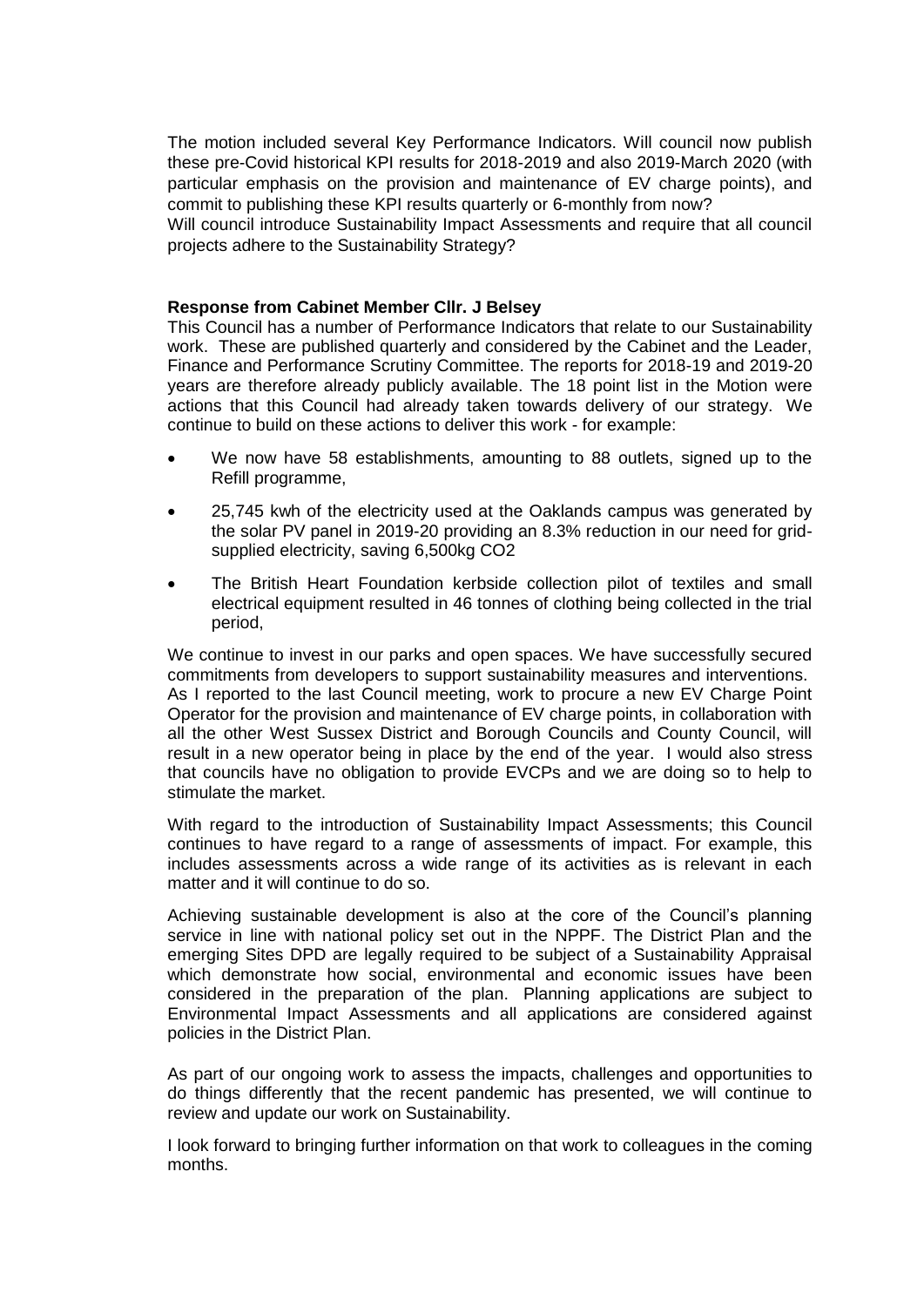Mr Wooley sought clarification on the location of the published performance indicators and asked a supplementary question seeking assurance that the new charging points will be maintained by the Council. The Cabinet Member agreed to provide a written response regarding performance indicators and confirmed that ongoing maintenance will be provided to the charging points.

#### **The following question was received from Robin Walker:**

On 29th November, 17th December, 4th February, 5th May, 11th June and 19th June, for Theobalds bridleway users and residents, I emailed MSDC's Nathan Spilsted and Sally Blomfield about the "Eastern Greenway" in Lewes District.

I proved it would only be used by 8 commuter cyclists, be ecologically very damaging, cannot be realised without CPOs, and too indirect. A route probably makes sense, but not this one. I asked why no direct central route was seriously considered, despite being shorter, flatter and less disruptive. I have received no substantive response. Why not, and why is this still under active consideration?

#### **Response from Cllr Llewellyn-Burke, Deputy Leader**

Thank you, Mr Walker, for your question. I believe your question refers to the recent consultation carried out by the Council in relation to the Place and Connectivity Programme which forms part of the Burgess Hill Growth work. This consultation ended on 25 June.

I do not believe it is the case that you haven't received responses from officers. In fact, officers have been in discussion with you and the Theobald Road Association about this proposal prior to this consultation starting. Indeed, the Council's consultants Sustrans, a nationally recognised expert, spent a day with you and other Burgess Hill and Haywards Heath residents prior to the public consultation. I believe this provided unprecedented access to this Council's consultants.

During the formal consultation we have received correspondence from you however, in line with common practice, the Council does not make individual responses to consultation instead consultation responses are summarised and then made publicly available. In the case of this consultation exercise the responses will be made publicly available on the [www.burgesshill.net](http://www.burgesshill.net/) website by the middle of August.

To be clear, the consultation for the Eastern Greenway referred to by you seeks to widen and improve the surface material and replace bridges on this important link. The fundamental objective of the proposal is to provide a route which is capable of year-round use and which ensures a much-needed safe off-road connection between Burgess Hill and Haywards Heath. The route will be capable of use by all users including children who will in future use this as a safe link between Haywards Heath and the new secondary school to be provided as part of the Northern Arc. This can be achieved without any comprehensive widening of the route and through the use of loose surface material which is also appropriate for equestrian users.

The outcome of the consultation will be considered by the Council and its partners Burgess Hill Town Council and West Sussex County Council during August.

Mr Walker thanked the Council for access to Sustrans but asked if Members were aware that the route from Wivelsfield through Bolnore Village is already owned by the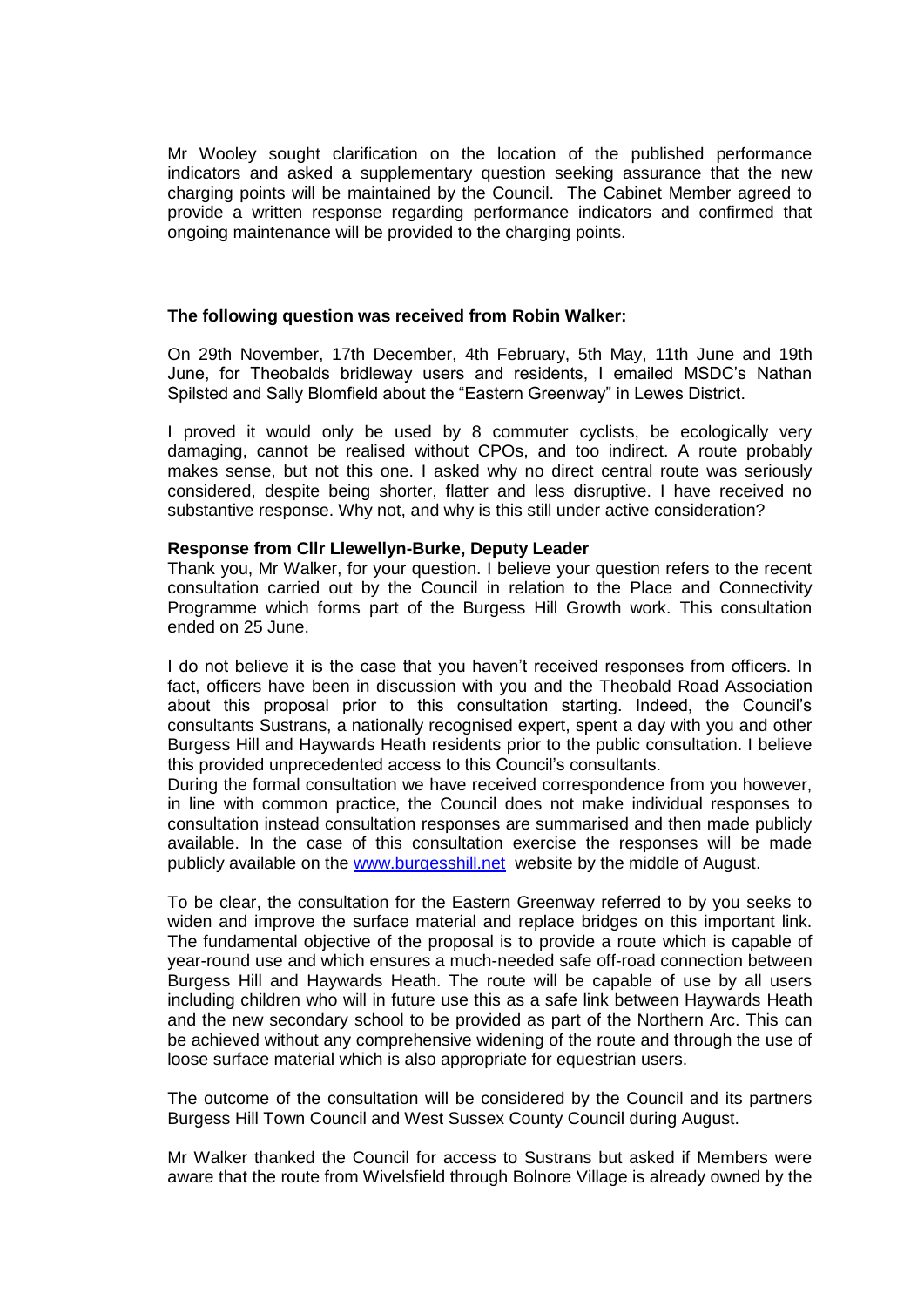Council. The Deputy Leader requested that he email with further detail of the route in question. She will provide a written response, and raise during the debrief of the consultation process in August.

## **4. TO CONFIRM MINUTES OF THE MEETING OF COUNCIL HELD ON 24 JUNE 2020.**

The minutes of the meeting of Council held on 24 June were agreed as a correct record of the meeting. The Chairman confirmed that the minutes are summary of discussion held during the meeting and that the full recording is available on the Council's website.

#### **5. TO RECEIVE DECLARATIONS OF INTEREST FROM MEMBERS IN RESPECT OF ANY MATTER ON THE AGENDA.**

None.

## **6. TO CONSIDER ANY ITEMS THAT THE CHAIRMAN OF THE COUNCIL AGREES TO TAKE AS URGENT BUSINESS.**

None.

## **7. CHAIRMAN'S ANNOUNCEMENTS.**

The Chairman noted that nominations for the Mid Sussex Applauds 2020 are now open and asked for Member's support in promoting this as widely as possible within local communities.

With regard to the order of business, the Chairman noted that due to significant public and Member interest in item 11, this item will be discussed first, with the other substantive items following after.

#### **8. TREASURY MANAGEMENT STRATEGY STATEMENT AND ANNUAL INVESTMENT STRATEGY 2020/21 - 2022/23.**

Cllr Pulfer moved the item. This was seconded by the Deputy Leader.

A tabled amendment (published online) was proposed by Councillor Hicks, seeking the Council to commit to explicitly adopting an ethical investment policy to encourage socially responsible investment. This was seconded by Councillor Eggleston.

The Deputy Leader drew Member's attention to the report which states that 'the Council's shared service will research the range of "green" and "ethical" investments that is developing'. She noted that the proposed overarching policy would tie the hands of the Audit Committee and it raises issues on what is defined as 'green ' and 'ethical' from various different standpoints.

Members discussed the amendment. Some Members felt that the amendment was mild, well intentioned and would move forward the Council's commitment to research a range of investments. Other Members felt that the terminology of 'explicitly adopting' could affect the Audit Committee's ability to seek the best investment to protect the funds managed on behalf of residents to provide key Council services. It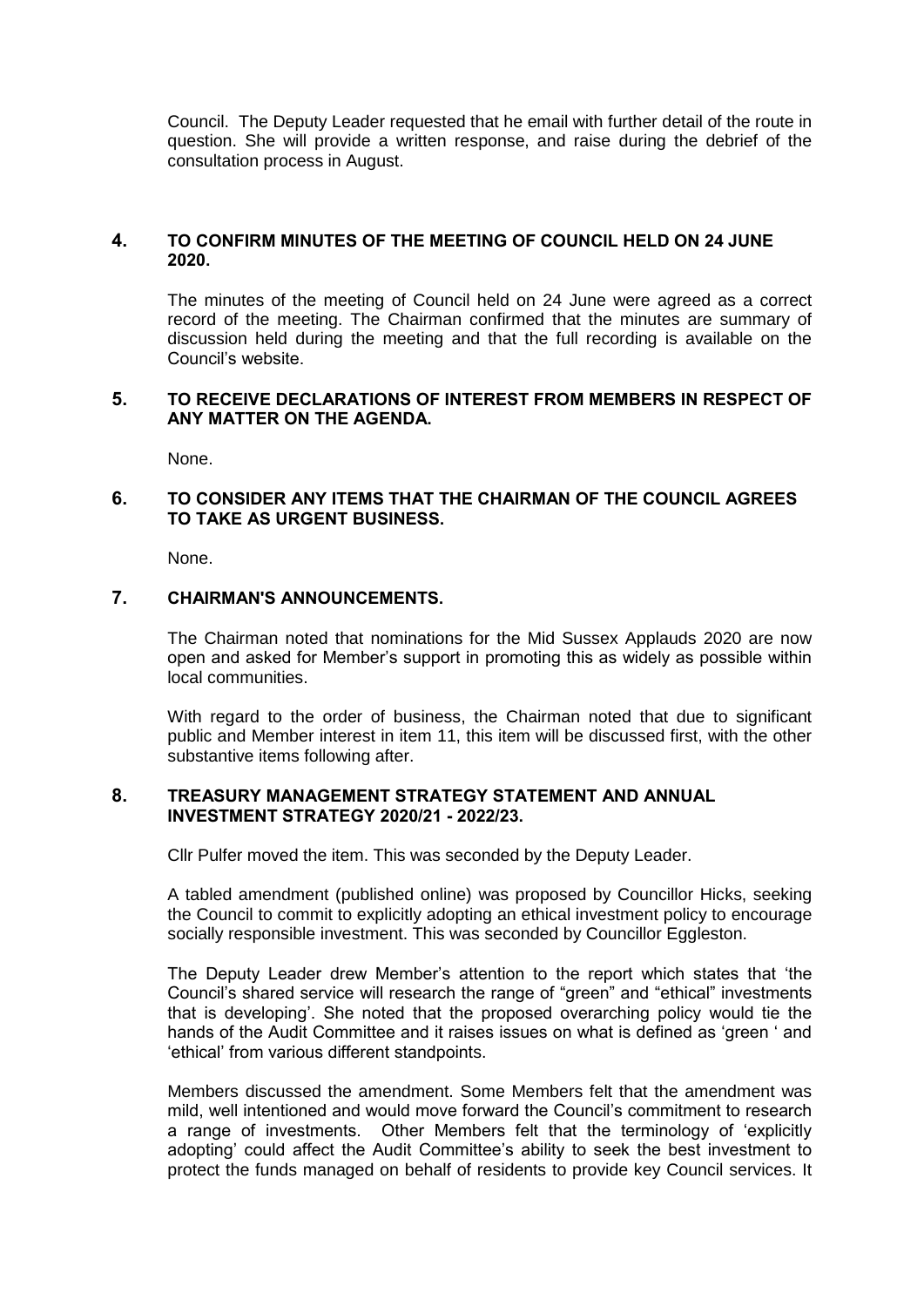was noted that the Audit Committee will consider the research into green and ethical investments at its meeting in September.

The Chairman took members to a vote on the amendment. 30 Members voted against and 18 voted for, therefore the amendment was lost.

The Chairman took Members to the original recommendations which were agreed.

#### **RESOLVED**

Council agree:

(i) the proposed Treasury Management Strategy Statement (TMSS) for 2020/21 and the following two years,

(ii) the Annual Investment Strategy (AIS) and the Minimum Revenue Provision Statement (MRP) as contained in Sections 4 and 2.3 respectively of the report;

(iii) the Prudential Indicators contained within this report.

#### **9. MSDC PAY POLICY STATEMENT 2020/21.**

Councillor de Mierre moved the item noting that since the Localism Act of 2011 the Council has a statutory obligation to produce the statement annually. This was seconded by the Deputy Leader.

The Chairman took Members to the recommendations which were agreed.

#### **RESOLVED**

Council agreed the Pay Policy at Appendix A, to comply with the requirements of the Localism Act.

#### **10. EQUALITY AND DIVERSITY SCHEME 2020 - 2024.**

Councillor Webster moved the item noting that it has been reviewed by the Scrutiny Committee in February 2020 and consultation with a number of key groups within the District including Mid Sussex Voluntary Action, Citizens Advice, Town and Parish Councils, Age UK and Mid Sussex Older People's Council. It also includes the Governments request that all Councils formally adopt the IHRA definition of antisemitism. This was seconded by the Deputy Leader.

Members commended the policy, especially noting that against the backdrop of the Covid 19 pandemic, it highlights the immediate need to reflect on how the Council can continue to protect the most vulnerable. Members also welcomed the adoption of the definition of antisemitism and thanked Officers for training provided on equalities issues. The issue of hate crime both in person and on social media was discussed and the Cabinet Member confirmed that Sussex Police are actively promoting the need to report hate crimes so that action can be taken.

The Chairman took Members to the recommendations which were agreed.

## **RESOLVED**

Council agreed to: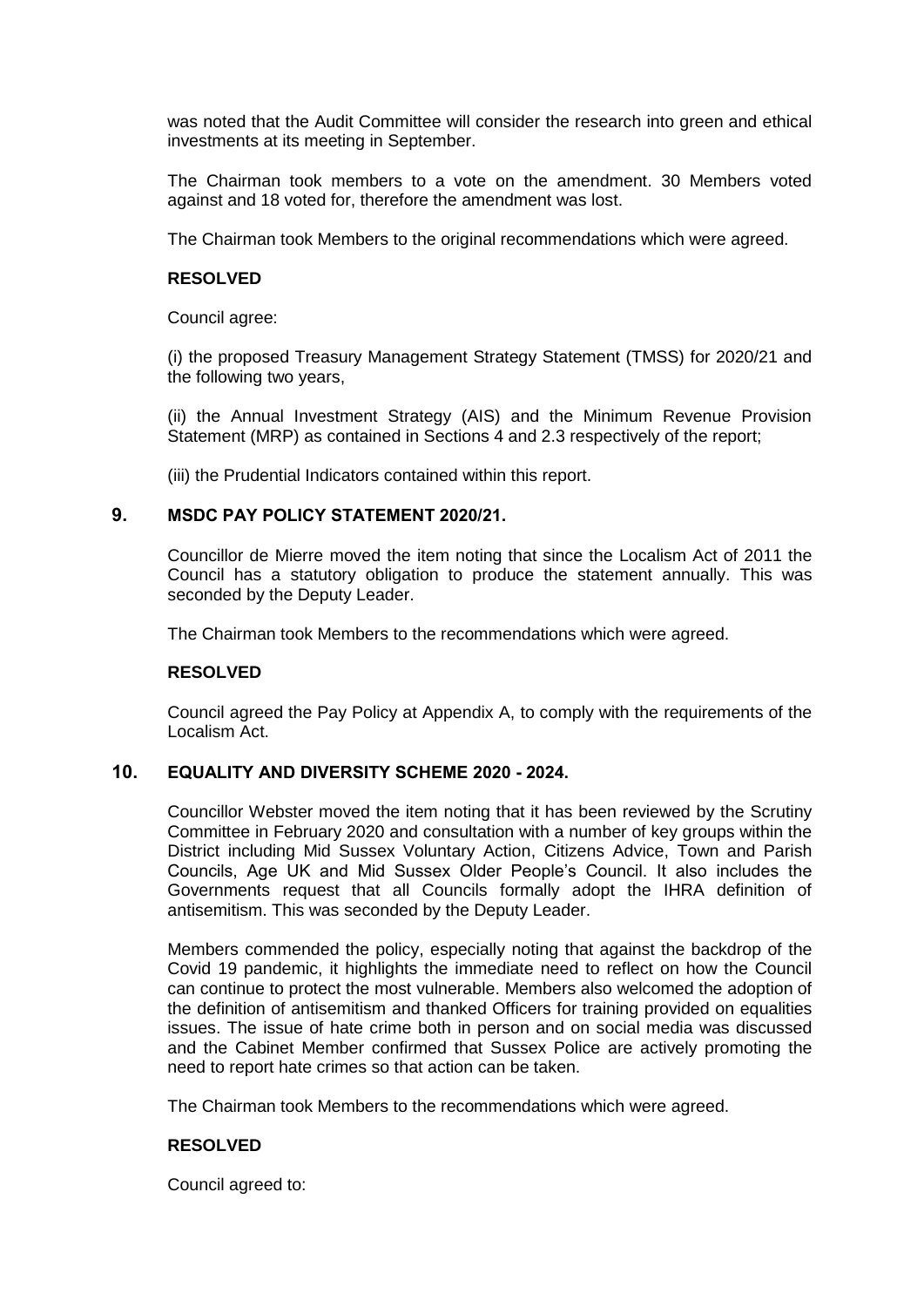- (i) approve the proposed Equality and Diversity Scheme 2020-24 attached at Appendix 1
- (ii) adopt the IHRA definition of antisemitism and guidelines attached at Appendix 2.

## **11. SITE ALLOCATIONS DEVELOPMENT PLAN DOCUMENT SUBMISSION DRAFT (REGULATION 19).**

Cllr MacNaughton moved the item, noting that a politically and geographically balanced constitutional Working Group was set up to monitor the work, meeting 16 times in total and providing  $\overline{8}$  updates to the Scrutiny Committee for Housing, Planning and Economic Growth. The criteria used by the group was designed to enable comparison of one site against another to determine the most suitable and developable site in accordance with National Planning Policy Framework. A significant buffer of sites is required especially in the current climate, to ensure the Council can maintain its five-year housing land supply.

He noted a recent request by Ardingly Parish Council to remove site SA25 . They have been advised to submit their comments to the Inspector. Should the draft Site Allocation Development Document (Sites DPD) be approved for consultation, it will enable an eight-week public consultation to begin on 3 August. Even after inspection, all sites will still be required to apply for planning permission.

The item was seconded by Councillor Peacock who noted that a lengthy and detailed process had been followed and reiterated the crucial need to maintain the Council's five-year housing land supply.

Members of the Working Group thanked Officers for the extensive training and technical detail that was provided to enable them to make informed decisions about the sites, based on fact. It was noted that Members have to view the document at District level, rather than from a parish perspective. It is crucial that the Council maintains a delivery plan as requested by the Inspector as part of the District Plan.

Discussion was held on the importance of maintaining biodiversity at a number of sites. The Cabinet Member confirmed that the Council understands the importance of protecting biodiversity, and habitat surveys specific to each site will be required to identify areas that need to be conserved and enhanced.

Members raised concern over sites that have been included in areas that have already met the minimum requirements set out in DP6, and that by inclusion in the Site Allocations DPD, it makes it easier for permission to be granted. There was also concern over sites that bordered other Districts and any delay this may cause in progressing applications. A query was also raised on the delivery of an appropriate cycle network. The Cabinet Member provided reassurance that regular contact is made with bordering Local Authorities, with no delays anticipated. He also reiterated that developers for each site would have to submit applications which would be considered against the relevant policies at the time. Regarding the cycle network the Cabinet Member confirmed that the majority of the network will be provided by Homes England and requested an email on the specific routes that were queried in order to provide a written response.

A tabled amendment (published online) was proposed by Councillor Eggleston, seeking to remove site SA12 and SA13 from the Site Allocations DPD, noting a number of objections to the inclusion of these sites, due to traffic impacts. He also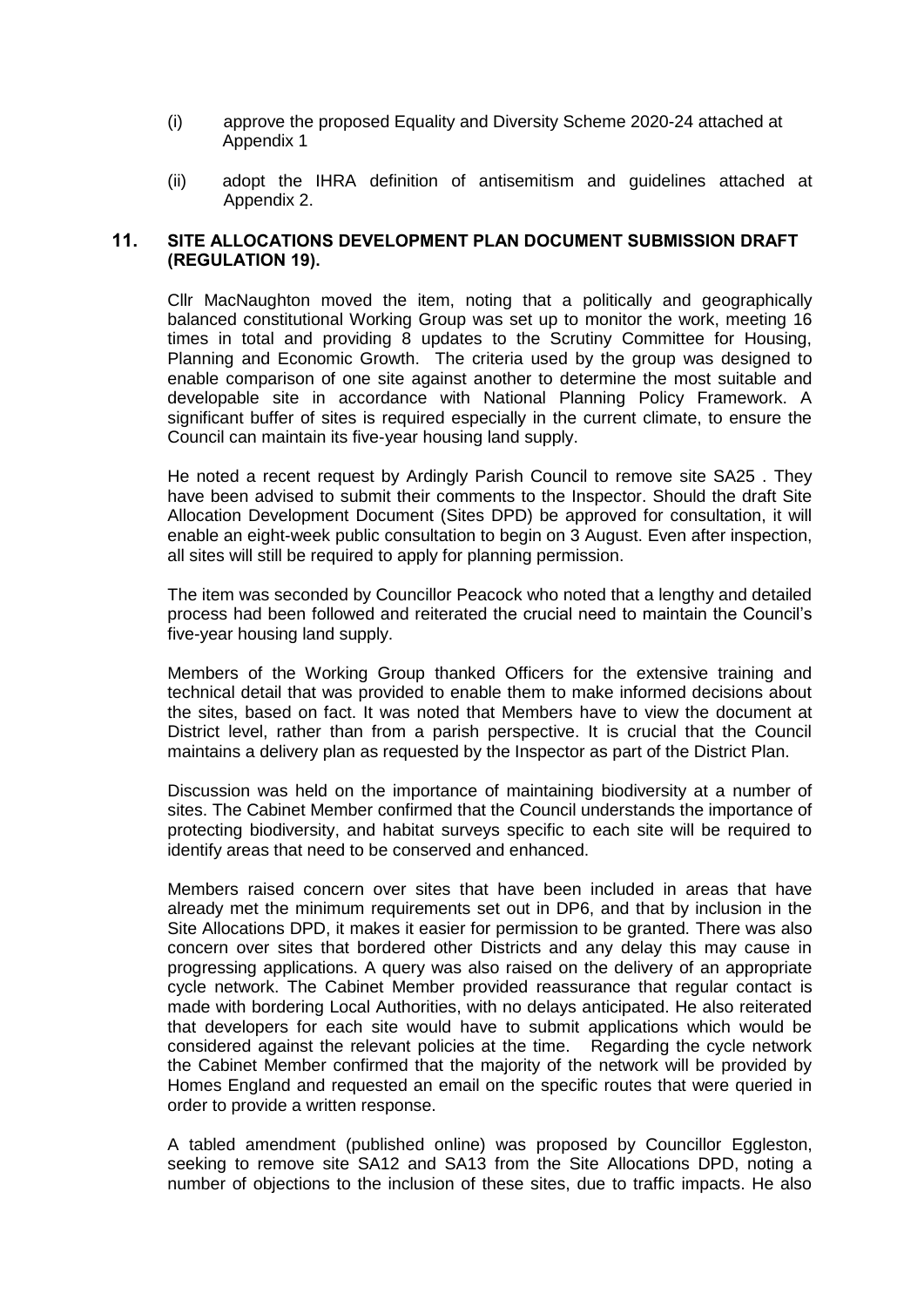noted that the District Plan requires a buffer of 20% available sites, with the Council intending to put forward a buffer of 38%, therefore the removal of two sites would not pose a risk. The was seconded by Councillor Dempsey who acknowledged the significance of the issue and expressed a motivation to do the best for the District. He reiterated the traffic concerns and issues around potential coalescence.

Members discussed the amendment. It was noted by some that development of the two sites in question is not suitable for Burgess Hill and may impact on the biodiversity of the area and the view of the South Downs. Concern was raised over the final meeting of the Working Group, whether neighbouring authorities had been consulted and the fact that Haywards Heath Golf Club was not included as a site, despite the potential for development. It was also queried why the Council was submitting a 38% buffer when only 20% was required.

Some Members highlighted the importance of safeguarding the Council's five-year housing land supply by providing as substantial buffer as possible, noting that by removing sites SA12 and SA13 it would remove 340 of the 484 homes that provide the potential buffer. This would be approximately 70% of the buffer and would provide an advantage for developers to promote other sites. It would also take control away from elected Members on behalf of their residents, as the Inspector would choose other sites to take their place. It was noted that the developer for Haywards Heath Golf Club requested 900 homes which was deemed to be inappropriate for the area, and their initial planning application has been withdrawn. The Cabinet Member confirmed that sites SA12 and SA13 were assessed and performed well, and the objections proved to be unfounded.

The Chairman took Members to a vote on the amendment. 19 Members voted for, 28 Members voted against and 1 abstained therefore the amendment was lost.

The Chairman took Members to a vote on the original recommendations which were agreed.

#### **RESOLVED**

That Council:

(i) Approves the submission draft Site Allocations DPD, and supporting documentation, for eight weeks public consultation starting on 3rd August 2020;

(ii) Agrees that, following conclusion of the public consultation, the submission draft Site Allocations DPD, and supporting documentation, is submitted to the Secretary of State for examination;

(iii) Authorises the Divisional Leader for Planning and Economy, in consultation with the Cabinet Member for Planning, to make any necessary minor typographical and factual changes to the submission draft Site Allocations DPD prior to submission; and

(iv) Authorises the Divisional Leader for Planning and Economy, in consultation with the Cabinet Member for Planning, to suggest any necessary modifications to the submission draft Site Allocations DPD during the examination process to help secure its soundness (pending further public consultation as required).

#### **12. RECOMMENDATIONS FROM CABINET HELD ON 6 JULY 2020.**

The Deputy Leader proposed the item, which was seconded by the Leader.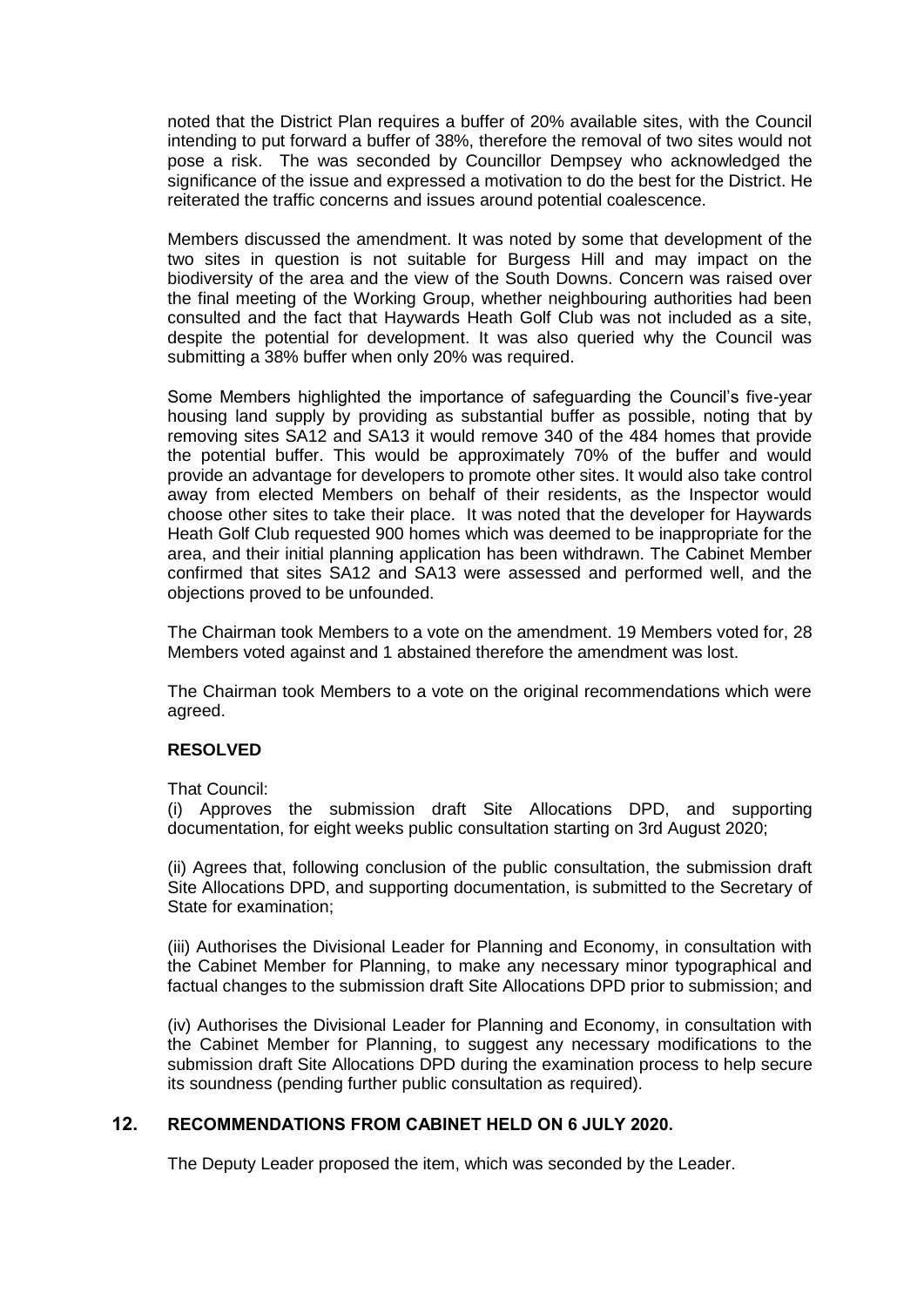A Member expressed appreciation that the demolition of the library in Burgess Hill can progress. Regarding the cost implications, the Deputy Leader confirmed that asbestos removal is required but the price will be competitive as consultants are revisiting costs with a number of contractors.

The Chairman took Members to the recommendations which were agreed.

## **RESOLVED**

## **BURGESS HILL LIBRARY DEMOLITION 2020**

Council approved:

(i) that this project is added to the Capital Programme 2020/21, financed from the General Reserve, and that the Head of Corporate Resources is delegated to contract with those bodies necessary to achieve the project outcomes.

(ii) and that a further report is to follow to Cabinet detailing the project costs.

## **BUDGET MANAGEMENT 2020/21 – PROGRESS REPORT APRIL TO MAY 2020**

#### Council approved:

(i) that £357,996 grant income relating to Homeless Support Grant be transferred to Specific Reserves as detailed in paragraphs 25 of the Cabinet report;

(ii) that £5,483 grant income relating to Cold Weather Fund Payment Grant be transferred to Specific Reserve as detailed in paragraph 26 of the Cabinet report;

(iii) that £8,428 grant income relating to Local Authority Data Sharing Programme Grant be transferred to Specific Reserve as detailed in paragraph 27 of the Cabinet report;

(iv) that £34,629 grant income relating to Implementing Welfare Reform Grant be transferred to Specific Reserve as detailed in paragraph 28 of the Cabinet report;

(v) that £25,242 grant income relating to New Burdens Verify Earnings & Pensions Grant be transferred to Specific Reserve as detailed in paragraph 29 of the Cabinet report;

(vi) that £1,233 grant income relating to New Burdens Transparency code and £1,380 grant income relating to New Burdens Severe Disability Premium changes be transferred to Specific Reserve as detailed in paragraph 30 of the Cabinet report;

(vii) that £695,753 grant income relating to COVID 19 Council Tax Hardship Fund be transferred to Specific Reserve as detailed in paragraph 31 of the Cabinet report;

(viii) the variations to the Capital Programme contained in paragraph 38 of the Cabinet report in accordance with the Council's Financial Procedure rule B3.

## **13. TO RECEIVE THE LEADER'S REPORT.**

The Leader noted that the Council continues to prioritise work undertaken as part of the Covid 19 response.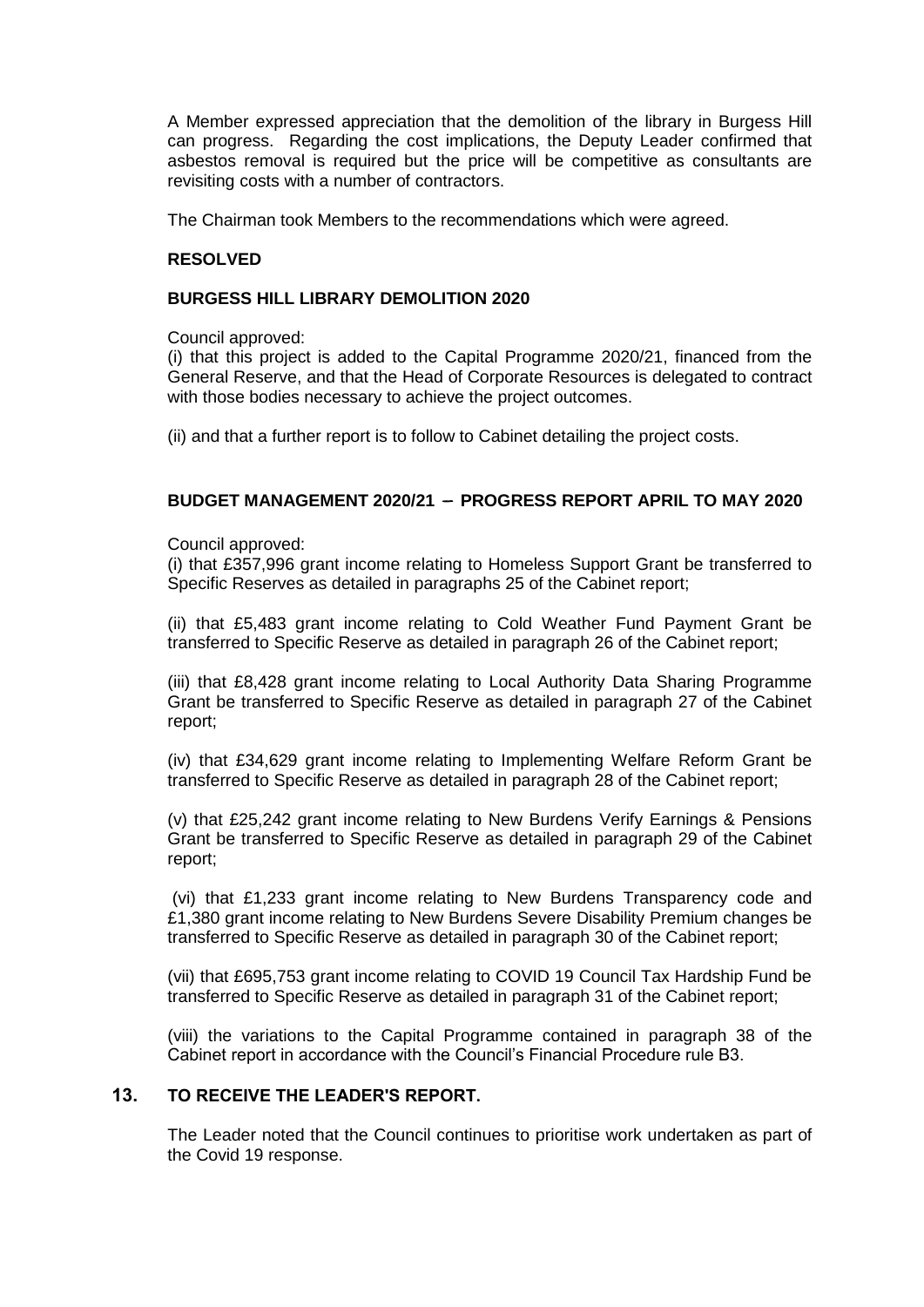He highlighted the ongoing difficult negotiations over the costs of closing and reopening Leisure Centres within the District and confirmed that in common with most Councils in contract with Places Leisure, the centres will not be reopening on Saturday 25 July when the Government lifts the restrictions. It is unlikely that they will reopen in August. This is due to cost implications, and not because of safety concerns. The Council needs to consider the costs and what tax-payer subsidy can be justified, with issues carefully modelled and assessed.

He noted that work is ongoing towards a revised budget and Corporate Plan which will be presented to the Scrutiny Committee in August and Council in September. He welcomed a recent Government announcement offering more support to Councils, of which Mid Sussex is entitled to £170,000, along with a scheme to support low income households. He also noted the Council's need to focus on the economy, and in helping businesses to restart and thrive, and people to return to work or gain employment.

Discussion was held on the reopening of leisure centres and Members requested a standard communication that they could provide to residents on the matter. The Leader agreed to make available his Leaders report as well as further information. He shared the concern of a Member that staff at Places Leisure were potentially not aware of the situation and hoped they are briefed accordingly by their employer. He also reiterated that it is not straightforward to open the centres even partially as The Coronavirus Act 2020 has interrupted contracts for all Council's with external leisure contractors, resulting in the need for complex negotiations and clarity from the Government on how the loss of income will be addressed.

In accordance with Council Procedure Rule 17.2, the Chairman took Members to a vote on whether to continue the meeting beyond 9.00pm. 32 Members voted in favour of continuing and 14 voted against. The meeting adjourned for a 5-minute break, resuming at 8.55pm.

## **14. REPORT OF CABINET MEMBERS, INCLUDING QUESTIONS PURSUANT TO COUNCIL PROCEDURE RULE 10.1.**

Report of the Deputy Leader

The Deputy Leader noted that the Council is proceeding with property plans as far as possible and drew Member's attention to the Colliers website where the sale of land with planning permission for 5 houses and 3 flats is advertised, to assist with income generation.

Report of the Cabinet Member for Economic Growth

The Cabinet Member reported that work undertaken with partners to make High Streets Covid 19 safe has completed. Some adjustments are needed in Hurstpierpoint and he agreed to provide details in writing. He noted that it was too early to assess the true ramification of the Covid 19 pandemic on the economy, but work is underway in order to be prepared when reassessing the Council's economic strategy.

Report of the Cabinet Member for Customer Services

The Cabinet Member noted that Mid Sussex Matters has been published and assured Members that the magazine aims to reflect a balance of projects across the towns and villages. She also noted that virtual Play Days have begun online, and